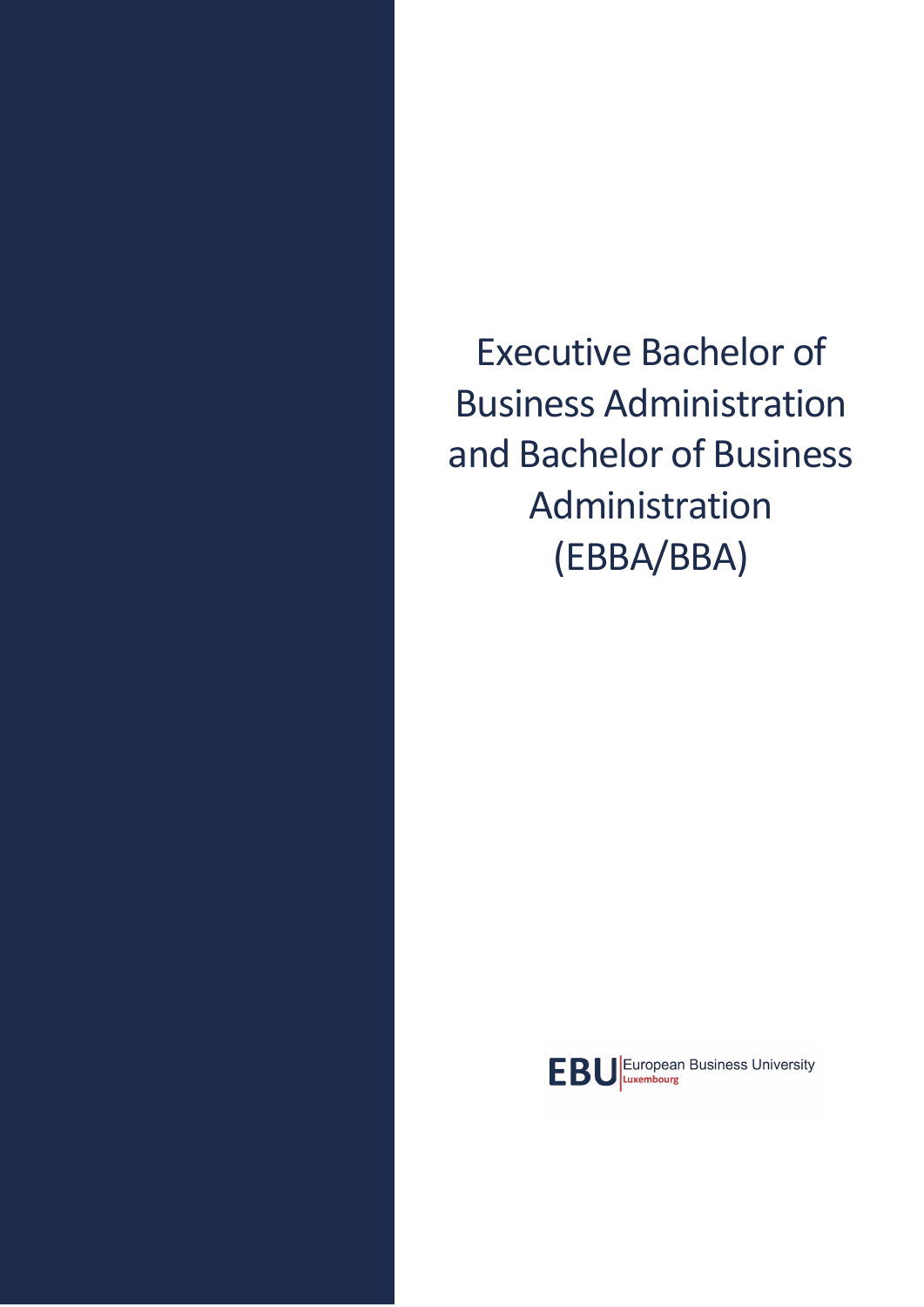# Executive Bachelor of Business Administration & Bachelor of Business Administration (EBBA/BBA)

## An overview

The EBU Bachelor of Business Administration and *Executive* Bachelor of business administration degree program provides students who have some working experience with a comprehensive knowledge of business concepts, theories and models. The program focuses on and their application to real world problems with tangible interaction and learning.

Through this approach, students learn to connect business concepts to the larger global society, with preparation for a clear career path within the field of business. They are provided a solid preparation to continue to graduate studies in business administration or related fields. EBU EBBA/BBA degree is a 4-year degree program.



#### STUDENTS COMPLETING THIS BACHELOR PURSUE CAREERS IN:

- $\checkmark$  Consultant
- $\checkmark$  Finance Manager
- $\checkmark$  Marketing Manager
- $\checkmark$  Operations Manager
- $\checkmark$  Healthcare Administrator.
- $\checkmark$  Information Systems Manager

### EBBA in Business Administration Bases of Knowledge

EBU bases of knowledge are intended to enhance student learning in the following areas: communication, ethical reasoning, analytical skills, information technology, global outlook, critical thinking, and understanding of synergy. Upon completion of the EBBA/BBA- Program, graduates will:

- Demonstrate professionalism, self-awareness and leadership
- Understand innovation issues and dilemmas that businesses often face.
- Apply knowledge and skills to solve business problems.
- Understand the concepts and trends of innovation and how IT can improve organizational performance.
- Demonstrate a global perspective and an awareness of how cultural differences impact businesses & possess the skills required to integrate concepts from various disciplines to identify and develop business strategies.
- Possess the skills required to work and lead effectively in a team-based environment.
- Have a thorough understanding and appreciation for the importance of ethical decisionmaking.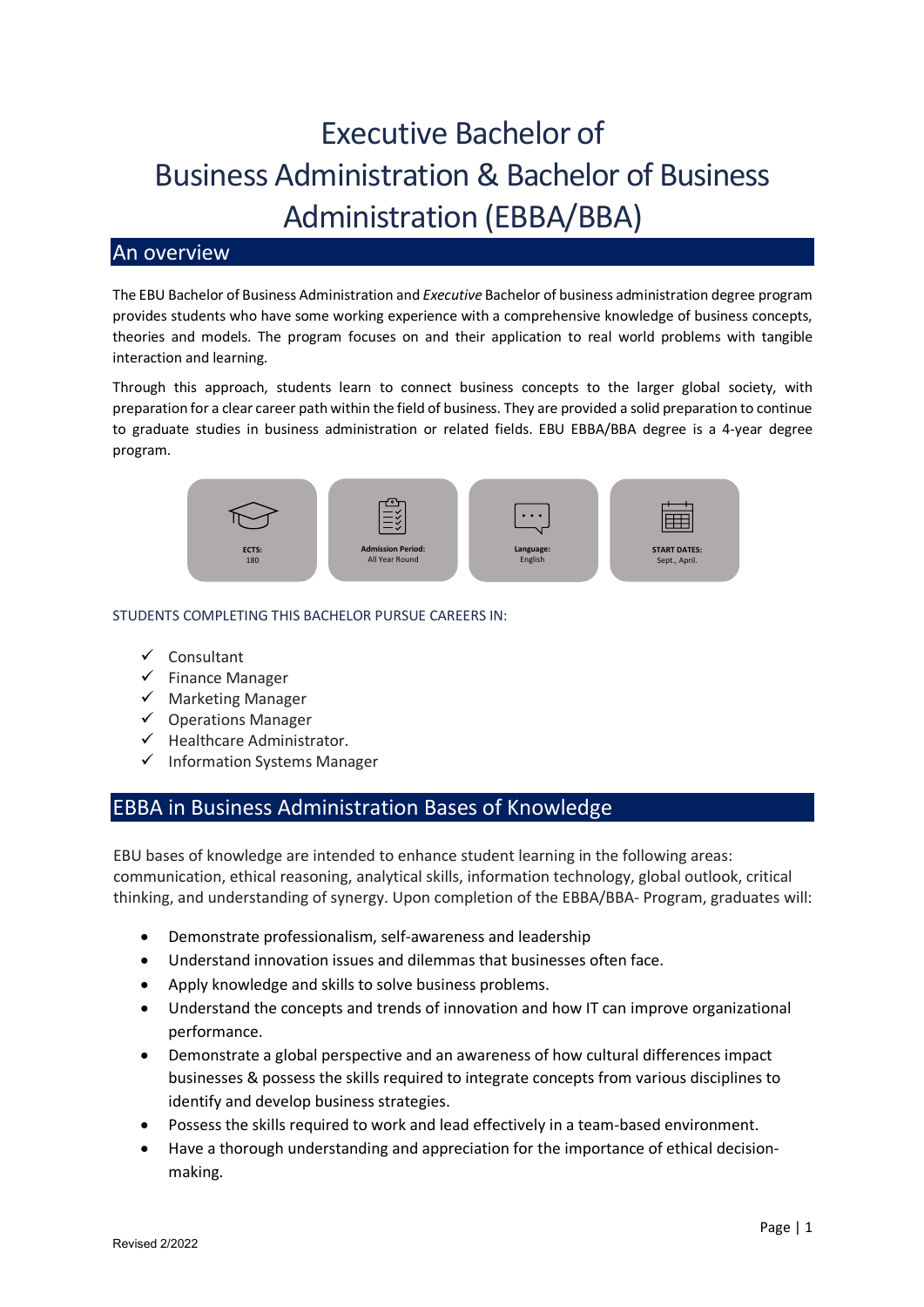# Program Structure\* (this is not a curriculum document, consult the course catalogue for curriculum standards)

| Year <sub>1</sub>                                                                                                                                                                                                                                                                                                                                                                                                                                                   | Year <sub>2</sub>                                                                                                                                                                                                                                                                                                                           | Year <sub>3</sub>                                                                                                                                                                                                                                                            | Year <sub>4</sub>                                                                                                                                                                                                                                                                                                                                                                                                                                                                                                                                                                     |
|---------------------------------------------------------------------------------------------------------------------------------------------------------------------------------------------------------------------------------------------------------------------------------------------------------------------------------------------------------------------------------------------------------------------------------------------------------------------|---------------------------------------------------------------------------------------------------------------------------------------------------------------------------------------------------------------------------------------------------------------------------------------------------------------------------------------------|------------------------------------------------------------------------------------------------------------------------------------------------------------------------------------------------------------------------------------------------------------------------------|---------------------------------------------------------------------------------------------------------------------------------------------------------------------------------------------------------------------------------------------------------------------------------------------------------------------------------------------------------------------------------------------------------------------------------------------------------------------------------------------------------------------------------------------------------------------------------------|
| Term I/Year I<br><b>EBBA100 BUSINESS MANAGEMENT, I &amp; II</b><br>(10 ECTS)<br><b>Decision Making Tools</b><br>Entrepreneurship<br><b>Ethics in Business</b><br><b>EBBA101 HUMAN RESOURCE</b><br>MANAGEMENT, I & II (10 ECTS)<br><b>Recruitment &amp; Selection</b><br>Performance and Management<br><b>Employee Relations and Labour</b><br>laws                                                                                                                  | Term I/Year 2<br><b>EBBA200 CUSTOMER RELATIONS</b><br><b>MANAGEMENT (5 ECTS)</b><br><b>IT for Sales force</b><br>Customer Acquisition and<br>Management<br><b>B2B Relationship Management</b><br>EBBA201 BUSINESS FINANCE, I & II (10 ECTS)<br>Foundations of Finance<br>$\overline{a}$<br><b>Risk Management</b><br><b>Working Capital</b> | Term I/Year 3<br><b>EBBA/1C CASES IN GENDER EQUALITY (10</b><br>ECTS)<br>Law and governance<br><b>Promoting Gender Equality</b><br><b>Gender Mainstreaming</b><br>Term II/Year 3<br><b>EBBA/2C CASES IN FINANCE (10 ECTS)</b><br><b>EBBA/3C CASES IN MARKETING (10 ECTS)</b> | Term I/Year 4<br><b>EBBA300 QUANTITATIVE BUSINESS</b><br>METHODS, I & II (10 ECTS)<br>Methods of Forecasting<br><b>Time Series Analysis</b><br>Distribution and Analysis of<br>Variance<br><b>EBBA301 MARKETING MANAGEMENT, I</b><br>& II (10 ECTS)<br>Forces of Globalisation<br>Personal Values and Ethics<br>Multiple Stakeholders                                                                                                                                                                                                                                                 |
| Term II/Year 1                                                                                                                                                                                                                                                                                                                                                                                                                                                      | Term II/Year 2                                                                                                                                                                                                                                                                                                                              | <b>SUMMER Term / Year 3</b>                                                                                                                                                                                                                                                  | Term II/Year 4                                                                                                                                                                                                                                                                                                                                                                                                                                                                                                                                                                        |
| <b>EBBA102 FINANCIAL ACCOUNTING, I &amp; II</b><br>(10 ECTS)<br>Recording of Financial<br>$\sim$<br>Transactions<br>Bookkeeping, T-Accounting and<br>Journal entries<br>Profits, Cash Flow, Assets and<br>Liabilities<br><b>EBBA103 BUSINESS ETHICS, I &amp; II (10 ECTS)</b><br><b>Business Problems and Issues</b><br>Corporate Strategy and<br>Objectives<br>CSR, CER, and Public stakeholders<br><b>SUMMER Term / Year 1</b><br><b>EBBA305 THESIS (10 ECTS)</b> | EBBA202 MACROECONOMICS, I & II (10 ECTS)<br><b>Fiscal and Monetary Policy</b><br>Unemployment and Inflation<br>$\overline{a}$<br><b>EBBA203 THE GLOBAL ECONOMY (5 ECTS)</b><br><b>International Trade</b><br>Exchange Rates, Interest Rates<br><b>Balance of Trade</b><br><b>SUMMER Term / Year 2</b><br><b>EBBA305 THESIS (10 ECTS)</b>    | <b>EBBA305 THESIS (10 ECTS)</b>                                                                                                                                                                                                                                              | <b>EBBA302 COMMUNICATION SKILLS, I &amp; II</b><br>(10 ECTS)<br><b>Communication Theories</b><br>$\mathbf{r}$<br><b>Effective Presentations</b><br>$\sim$<br>Developing Listening Skills<br><b>EBBA303 PRODUCTION &amp; OPERATIONS</b><br>MANAGEMENT, I & II (10 ECTS)<br>Forces of Globalisation<br>Kaizen and Quality Circles<br>JIT and Lean Manufacturing<br><b>SUMMER TERM/Year 4</b><br><b>EBBA304 STRATEGIC MANAGEMENT, I &amp;</b><br><b>II (10 ECTS)</b><br><b>Crafting and Executing Strategy</b><br>Corporate Culture and<br>Leadership<br><b>Strategies for Competing</b> |